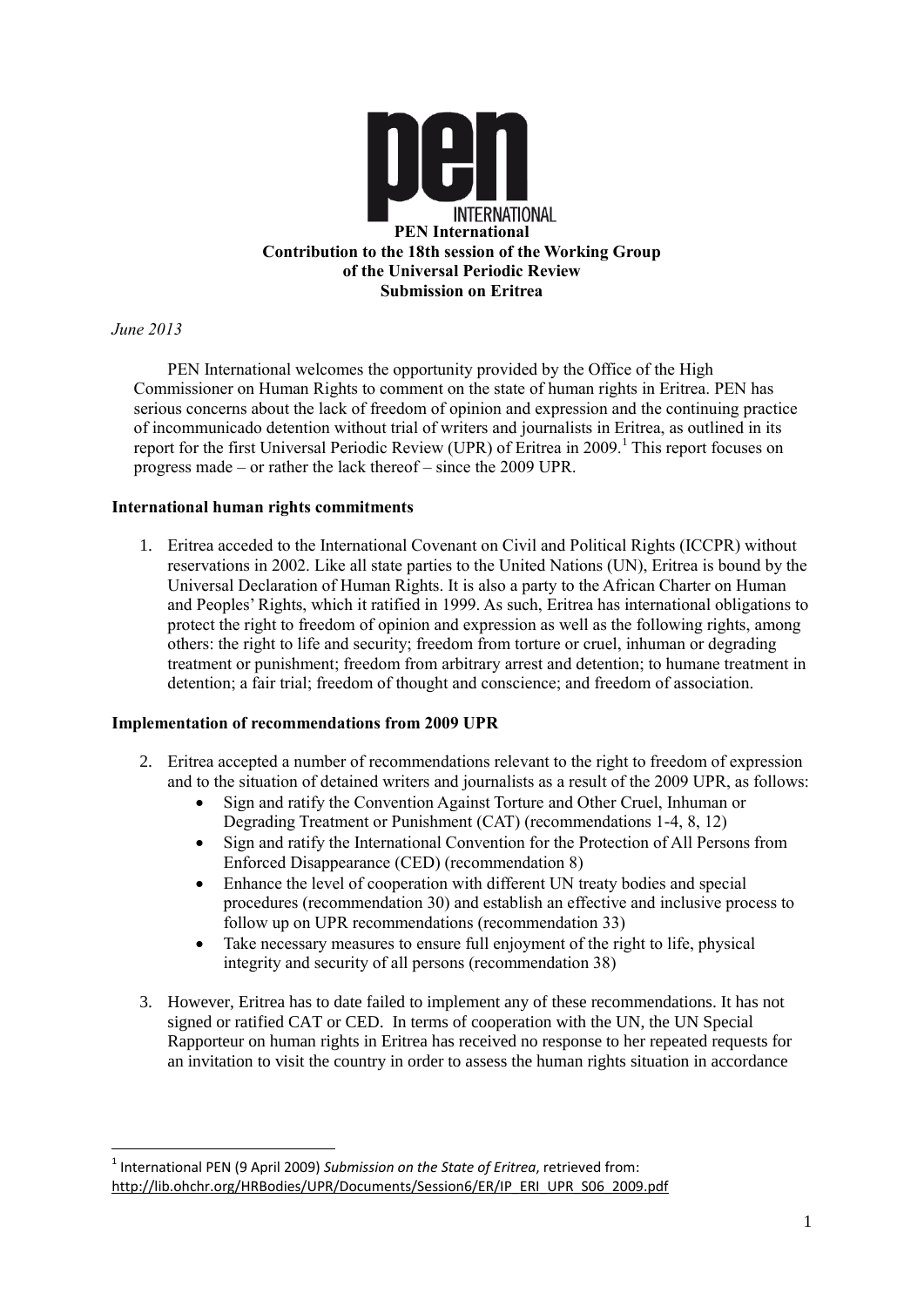with her mandate.<sup>2</sup> Eritrea currently has five outstanding requests for visits by thematic Special Procedures mandate holders, including from the Special Rapporteur on the promotion and protection of the right to freedom of opinion and expression and the Special Rapporteur on torture and other cruel, inhuman or degrading treatment or punishment.**<sup>3</sup>** Eritrea is systematically failing to guarantee its citizens' right to life and security, as discussed below.

- 4. Furthermore, Eritrea had no clear position on a number of other highly relevant recommendations made as a result of the 2009 UPR, as follows:
	- Implement the 1997 Constitution and the rights it enshrines, including freedom of expression (recommendations 15-19)
	- Allow UN special procedures including the Special Rapporteur on freedom of expression to visit the country (recommendations 28-29)
	- Issue clear public orders to the security forces to cease arbitrary arrest, detention and torture (recommendation 66)
	- Provide the International Committee of the Red Cross (ICRC) and/ or other independent monitors to all detention facilities in the country (recommendations 74- 76)
	- Ensure that international standards of law in the treatment of prisoners are respected, including the right to legal representation, to be charged with a recognisable criminal offence and to a fair trial, and to release all those detained without charge (recommendations 76-83)
	- Take measures to ensure full respect for freedom of expression and of the press, and release all prisoners detained for exercising their right to freedom of opinion and expression or as a result of their political views (recommendations 94-96)
	- Inform the international community of the conditions of the G15 and other political, media and religious detainees and grant access to them by an international organisation to ascertain their conditions, and make clear the charges against them and the legal process to which they will be subjected (recommendation 99)
- 5. At the time of writing, Eritrea has also failed to make any discernible progress towards these recommendations, as discussed below.

# **Update on situation for freedom of expression since 2009**

- 6. Little has changed in Eritrea since the last UPR in 2009. There is no freedom of opinion or expression, no independent media since the government crackdown in September 2001, no political parties apart from the ruling People's Front for Democracy and Justice (PFDJ), no national elections and no civil society. Although ratified by the National Assembly in 1997, Eritrea's Constitution, which includes a Bill of Rights, has still not been implemented. The government of President Isaias Afewerki rules the country by decree, and dissent of any form is not tolerated.
- 7. Access to alternative sources of information is extremely limited due to low levels of internet and telephone penetration. Around 6.2 per cent of the population in Eritrea have access to the internet, slightly below the African average of 7 per cent. <sup>4</sup> Most users access the internet via cyber cafés in the capital Asmara and other main towns and are closely monitored, with some

<sup>&</sup>lt;sup>2</sup> Human Rights Council Report of the Special Rapporteur on the situation of human rights in Eritrea, Sheila B. Keetharuth (28 May 2013) UN doc A/HRC/23/53, p. 4, paragraphs 8-9, retrieved from:

[http://www.ohchr.org/Documents/HRBodies/HRCouncil/RegularSession/Session23/A.HRC.23.53\\_ENG.pdf](http://www.ohchr.org/Documents/HRBodies/HRCouncil/RegularSession/Session23/A.HRC.23.53_ENG.pdf)  $3$  Ibid, p.7, paragraph 31

<sup>&</sup>lt;sup>4</sup> Source[: www.internetworldstats.com](file:///C:/Users/EWadsworth-Jones/AppData/Local/Microsoft/Windows/Temporary%20Internet%20Files/Content.Outlook/XYAGDMU1/www.internetworldstats.com)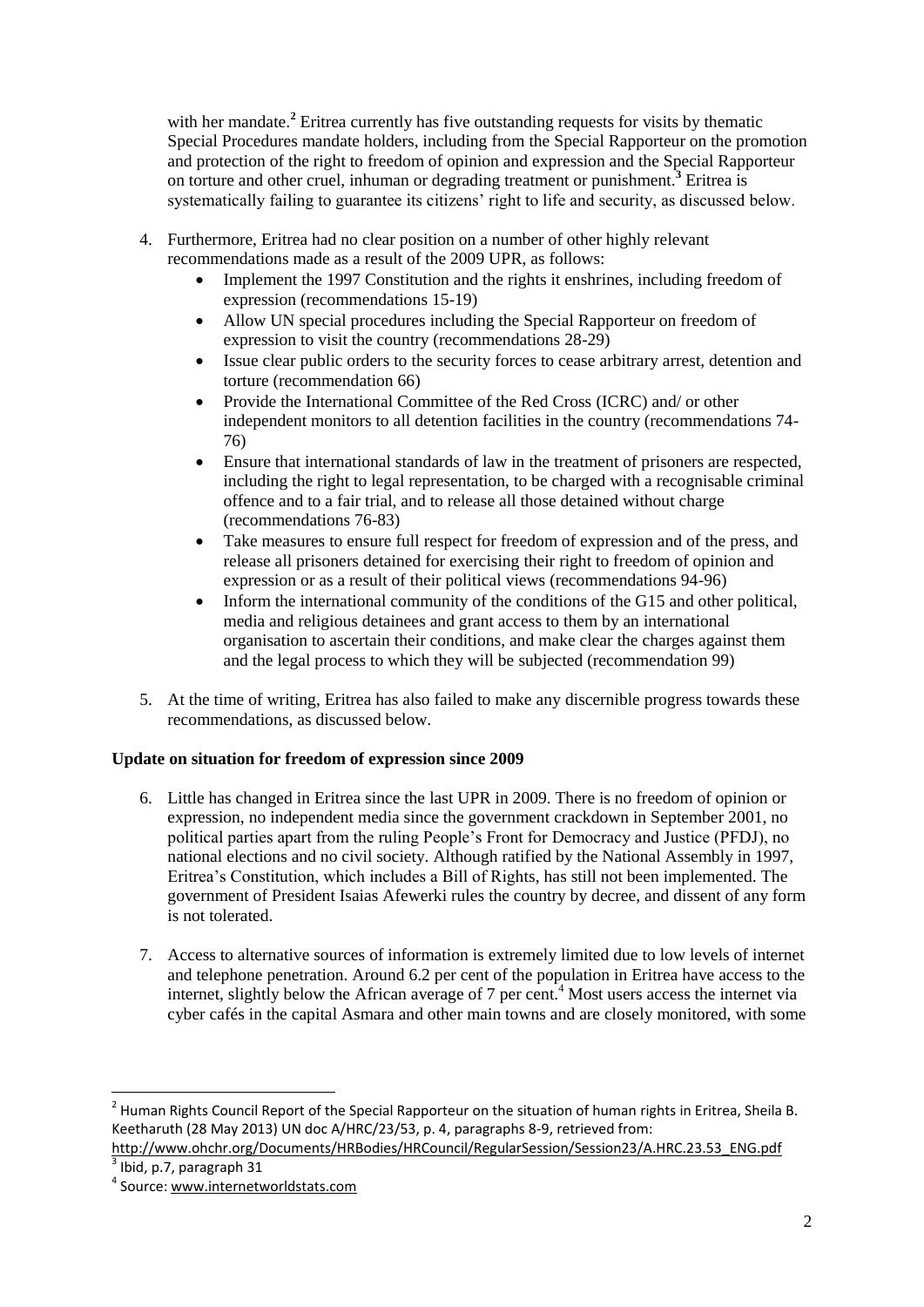arrests reported in 2011.<sup>5</sup> Private access to the internet is state-controlled and expensive. Although there is no widespread filtering, the government has reportedly blocked several diaspora websites critical of the regime.<sup>6</sup> Only around 5 per cent of Eritreans have access to a fixed or mobile telephone<sup>7</sup>, with ownership of mobile phones also controlled by the state.<sup>8</sup> Government plans to introduce mobile internet capability in 2011 were reportedly abandoned due to fears stemming from Arab Spring uprisings.<sup>9</sup> Both internet and telephone services are reportedly unavailable in rural areas.<sup>10</sup>

- 8. Thousands of Eritreans have been detained for their actual or perceived criticism or opposition of the government and its policies or other opinions or beliefs – as many as  $10,000$ , according to recent estimates<sup>11</sup> Available information suggests that none of these detainees has ever been tried or charged, been given access to a lawyer or brought before a judge. The Eritrean judiciary is not independent and there is no way to appeal against arbitrary detention. In many cases, the detention amounts to enforced disappearance since the authorities refuse to confirm the arrest, whereabouts or fate of the missing individual.
- 9. Among the detained are at least 28 journalists<sup>12</sup> more than any other African country and the highest number of detained journalists per capita of any country worldwide.<sup>13</sup> According to PEN's information, 18 print journalists and writers have been arrested since 2000. All remain detained incommunicado, most in unknown locations, along with 11 political leaders arrested for their views in September 2001 (see paragraph 19).

# **Arrests of journalists and writers reported since 2009**

- 10. PEN has learned of the arrest of nine of these 18 detained print journalists and writers since its report to the UPR in April 2009. Four were arrested in 2009, one in 2008, three in 2001 and one in 2000.
- 11. At least four writers working for the Asmara-based state-run Radio Bana were reportedly arrested in a raid on the station on 22 February 2009, during which at least 50 employees were detained by security forces. Around 12 of them are thought to remain in detention, including the following four Radio Bana journalists and staff members who are also known to be writers:
	- **Yirgalem Asfha** (essayist and journalist, former art critic for independent weekly *Zemen*)
	- **Yirgalem Fisseha Mebrahtu** (poet and journalist)

 5 Human Rights Council Report of the Special Rapporteur on the situation of human rights in Eritrea, Sheila B. Keetharuth (28 May 2013) p. 12, paragraph 60

 $<sup>6</sup>$  Reporters Without Borders (2012) 'Countries under surveillance: Eritrea', retrieved from:</sup> <http://en.rsf.org/surveillance-eritrea,39762.html>

<sup>7</sup> Article 19 (June 2013) *Eritrea : A Nation Silenced,* p. 12, retrieved from:

<http://www.article19.org/data/files/medialibrary/3494/Eritrea-a-Nation-Silence.pdf>

 $^8$  Human Rights Council Report of the Special Rapporteur on the situation of human rights in Eritrea, Sheila B. Keetharuth (28 May 2013) p. 12, paragraph 60

<sup>&</sup>lt;sup>9</sup> Article 19 (June 2013) p. 12

<sup>&</sup>lt;sup>10</sup> Human Rights Council Report of the Special Rapporteur on the situation of human rights in Eritrea, Sheila B. Keetharuth (28 May 2013) p. 12, paragraph 60

<sup>11</sup> Amnesty International (2013) *Eritrea: 20 years of Independence, but still no freedom*, p. 14, retrieved from: [http://www.amnesty.org/en/library/asset/AFR64/001/2013/en/64b58cdf-a431-499c-9830-](http://www.amnesty.org/en/library/asset/AFR64/001/2013/en/64b58cdf-a431-499c-9830-f4d66542c8da/afr640012013en.pdf)

[f4d66542c8da/afr640012013en.pdf,](http://www.amnesty.org/en/library/asset/AFR64/001/2013/en/64b58cdf-a431-499c-9830-f4d66542c8da/afr640012013en.pdf) and Human Rights Watch (April 2009) *UPR Submission: Eritrea*, retrieved from[: http://lib.ohchr.org/HRBodies/UPR/Documents/Session6/ER/HRW\\_ERI\\_UPR\\_S06\\_2009.pdf](http://lib.ohchr.org/HRBodies/UPR/Documents/Session6/ER/HRW_ERI_UPR_S06_2009.pdf)

<sup>&</sup>lt;sup>12</sup> Sources: Committee to Protect Journalists and Reporters Without Borders

<sup>13</sup> Martin, J. D. (2 April 2012) 'Which countries jail the most Journalists Per Capita?', *Columbia Journalism*  Review, retrieved from[: http://www.cjr.org/behind\\_the\\_news/which\\_countries\\_jail\\_the\\_most.php](http://www.cjr.org/behind_the_news/which_countries_jail_the_most.php)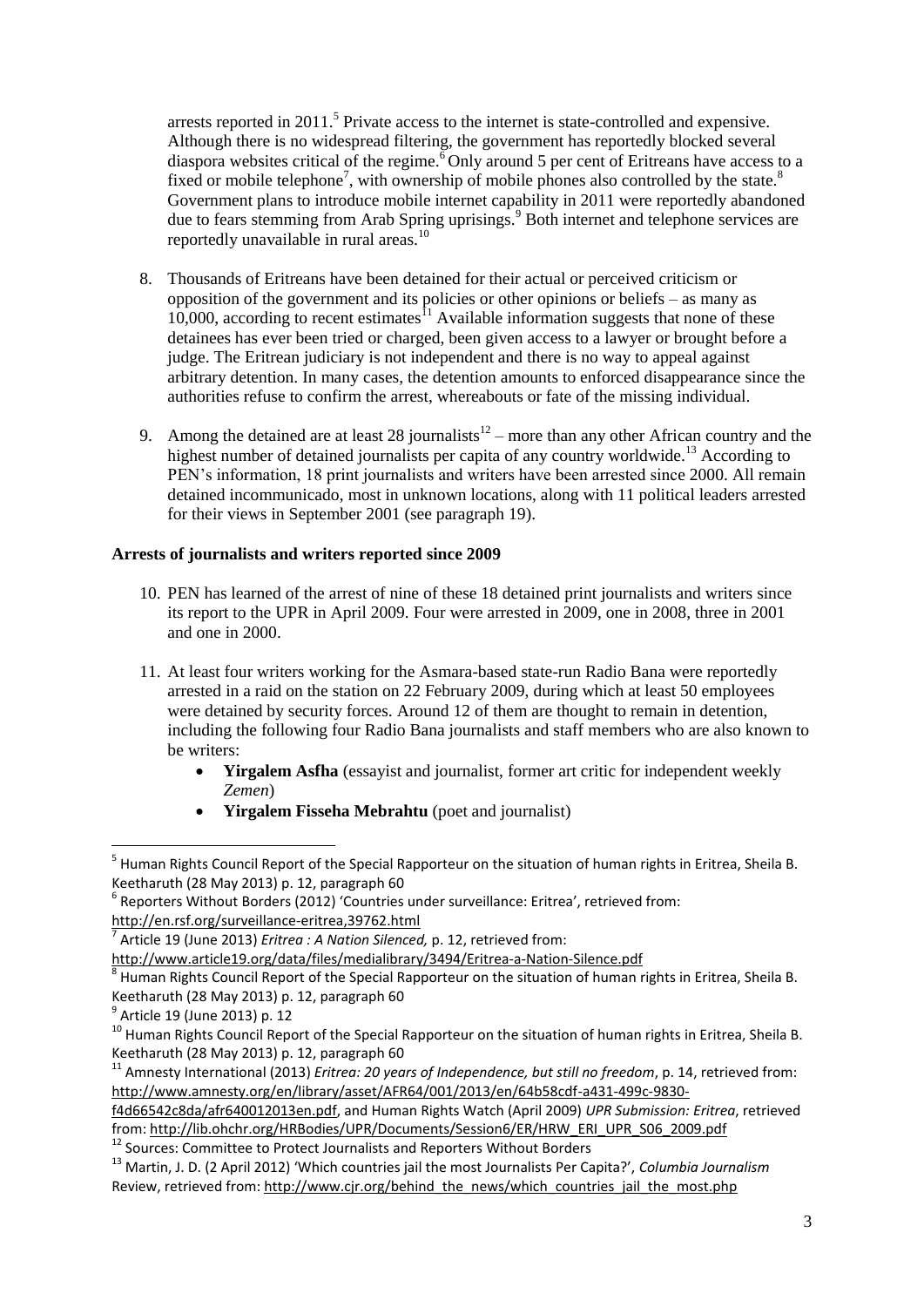- **Meles Negusse Kiflu** (writer, poet and journalist, formerly worked for independent newspaper *Tsigenay*)
- **Bereket Misghina** (aka **Wedi Misghina** playwright and actor)
- 12. No reason has been given for these writers' arrest and they have apparently not been charged with any offence. However, it is thought that Asfha and Misghina might have been arrested due to their close working relationship with foreigners and a programme about participatory government broadcast in January 2009. As of May 2013, all four reportedly remained in detention; they had not been charged or brought before a court and their families had not been told where they are being held.<sup>14</sup>
- 13. In 2008, **Mulubrhan Habtegebriel**, essayist, commentator and translator for the state-run Radio Zara and newspaper *Hadas Eritrea*, and former journalist for the independent newspapers *Meqaleh* and *Setit*, was arrested for unknown reasons. As of August 2012, Habtegebriel was reportedly being held at Adi Abeito military prison.<sup>15</sup>
- 14. The following two writers were arrested in October 2001; both remain detained incommunicado without charge in secret locations :
	- **Sahle Tsegazab** (pen name **Wedi Itay**), freelance journalist, former journalist for *Keste Debena*, writer and essayist, and reportedly a former member of the Eritrean People's Liberation Front (EPLF).
	- **Idris Aba'are**, writer and disabled EPLF veteran, was arrested after questioning the arrests of the G-15 politicians in September 2001 (see paragraph 19).<sup>16</sup> Aba'are was reportedly a department head at the Ministry of Labour at the time.
- 15. **Seyoum Tsehaye**, freelance contributor to *Setit*, playwright, newspaper, TV and radio journalist and photographer, was arrested along with nine other journalists as part of the September 2001 crackdown (see paragraph 20).
- 16. **Gebrehiwot Keleta**, reporter for *Tsigenay* and former EPLF officer, was reportedly arrested in June 2000, after meeting a US embassy official with other journalists. He has been detained incommunicado in a secret location ever since.
- 17. Those who are or who are suspected of being critical of the regime continue to be arrested and arbitrarily detained without charge in unknown locations. On 21 January 2013 at least 187 people, including at least four high profile politicians, were arrested following an attempted coup where 200 soldiers occupied the Ministry of Information in Asmara and broadcast an announcement calling for the release of all political prisoners and the implementation of the 1997 Constitution. All those arrested remain detained in unknown locations.<sup>17</sup>

# **Update on journalists and politicians arrested in September 2001**

- 18. There has been little known change in the circumstances of the 11 political leaders and 10 journalists arrested in the September 2001 crackdown on which PEN reported in 2009.<sup>18</sup>
- 19. The 11 politicians arrested for writing an open letter calling for democratic change are: **Mahmud Ahmed Sheriffo, Haile Woldetesnae, Petros Solomon, Saleh Idris Kekia, General Ogbe Abraha, Astier Feshatsion, Berhane Ghebre Eghzabiher, Hamid Himid,**

<sup>&</sup>lt;sup>14</sup> Amnesty International (2013) p. 20

<sup>15</sup> Reporters Without Borders (30 August 2012) 'Three journalists held since 2001 die in Eiraeiro prison camp', retrieved from[: http://en.rsf.org/eritrea-three-journalists-held-since-2001-30-08-2012,43298.html](http://en.rsf.org/eritrea-three-journalists-held-since-2001-30-08-2012,43298.html)

 $16$  Amnesty International (2013) p. 16

 $17$  Ibid, p. 18

<sup>18</sup> International PEN (9 April 2009)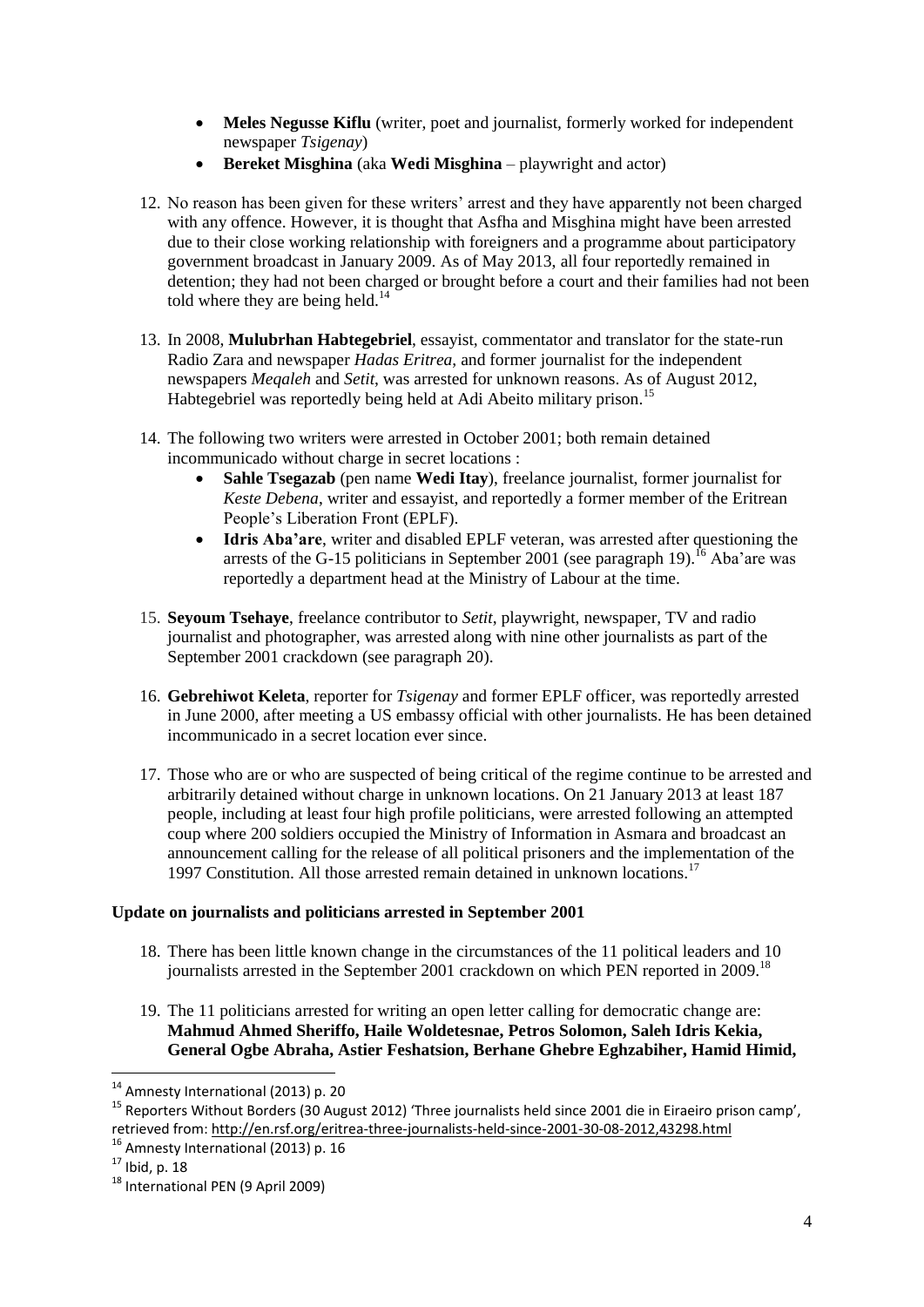**Estifanos Seyoum, Germano Nati** and **Beraki Ghebre Selassie**. All were members of the G-15, a group of 15 PFDJ senior officials who signed the letter.

- 20. The 10 independent journalists arrested are:
	- **Said Abdelkader** (writer and editor, *Admas*; owner of the press that printed most of the independent newspapers)
	- **Emanuel Asrat** (editor-in-chief, *Zemen*)
	- **Temesken Ghebreyesus** (sports reporter, *Keste Debena*, actor)
	- **Mattewos Habteab** (chief editor, *Meqaleh*)
	- **Dawit Habtemichael** (co-founder/ assistant chief editor, *Meqaleh*)
	- **Medhanie Haile** (deputy editor-in-chief, *Keste Debena*)
	- **Dawit Isaac** (co-owner, *Setit*; playwright and writer)
	- **Yusuf Mohamed Ali** (editor-in-chief, *Tsigenay*)
	- **Seyoum Tsehaye** (see paragraph 15)
	- **Fesshaye Yohannes "Joshua"** (co-owner, *Setit*; playwright, poet)
- 21. The families of the G-15 politicians and the journalists have never been told where they are held and the vast majority have not heard from their relatives since their arrest. Of the journalists, only Dawit Isaac has been allowed any contact with his family, during a medical check-up in 2005.
- 22. Although their whereabouts have never been officially confirmed, the politicians and at least some of the journalists are reportedly detained in Eiraeiro, a high security prison which was purpose built to hold them, in a remote location north of Asmara-Massawa road. Prisoners are held in 62 cells, most three metres squared, and are reportedly chained and held in solitary confinement.

#### **Torture and other cruel, inhuman or degrading treatment or punishment in detention**

- 23. Eritrean detainees are systematically tortured and subjected to other ill-treatment, for purposes of punishment, interrogation and coercion. Prison conditions fall far short of international standards and amount to cruel, inhuman or degrading treatment or punishment. Prisoners are often held in underground cells or shipping containers, often in desert locations and are therefore subject to extremes of heat and cold. Food, water and sanitation are scarce.
- 24. Medical care is extremely limited; reports of detained journalists and politicians being allowed treatment are rare. Most recently, Yirgalem Fisseha Mebrahtu of Radio Bana was reportedly admitted to hospital in Asmara in a serious condition in January 2012. She was under permanent guard and allowed no visitors. Her family and friends were not told of the nature of her illness but her treatment required the purchase of medication abroad. She was reportedly still detained at a hospital in Asmara as of August  $2012$ .<sup>19</sup> In July 2012 it was reported that the G-15 politician Petros Solomon had been admitted to a hospital in Asmara due to a serious illness. However, adequate medical care was not available in Eritrea and it is not known what has happened to him since.<sup>20</sup>
- 25. ICRC does not have access to detention facilities in Eritrea and there are no civil society organisations to monitor or document conditions. Family members are afraid to ask about the whereabouts of their relatives since some have been arrested themselves for doing so.

<sup>19</sup> Reporters Without Borders (30 August 2012)

<sup>&</sup>lt;sup>20</sup> Amnesty International (2013) p. 42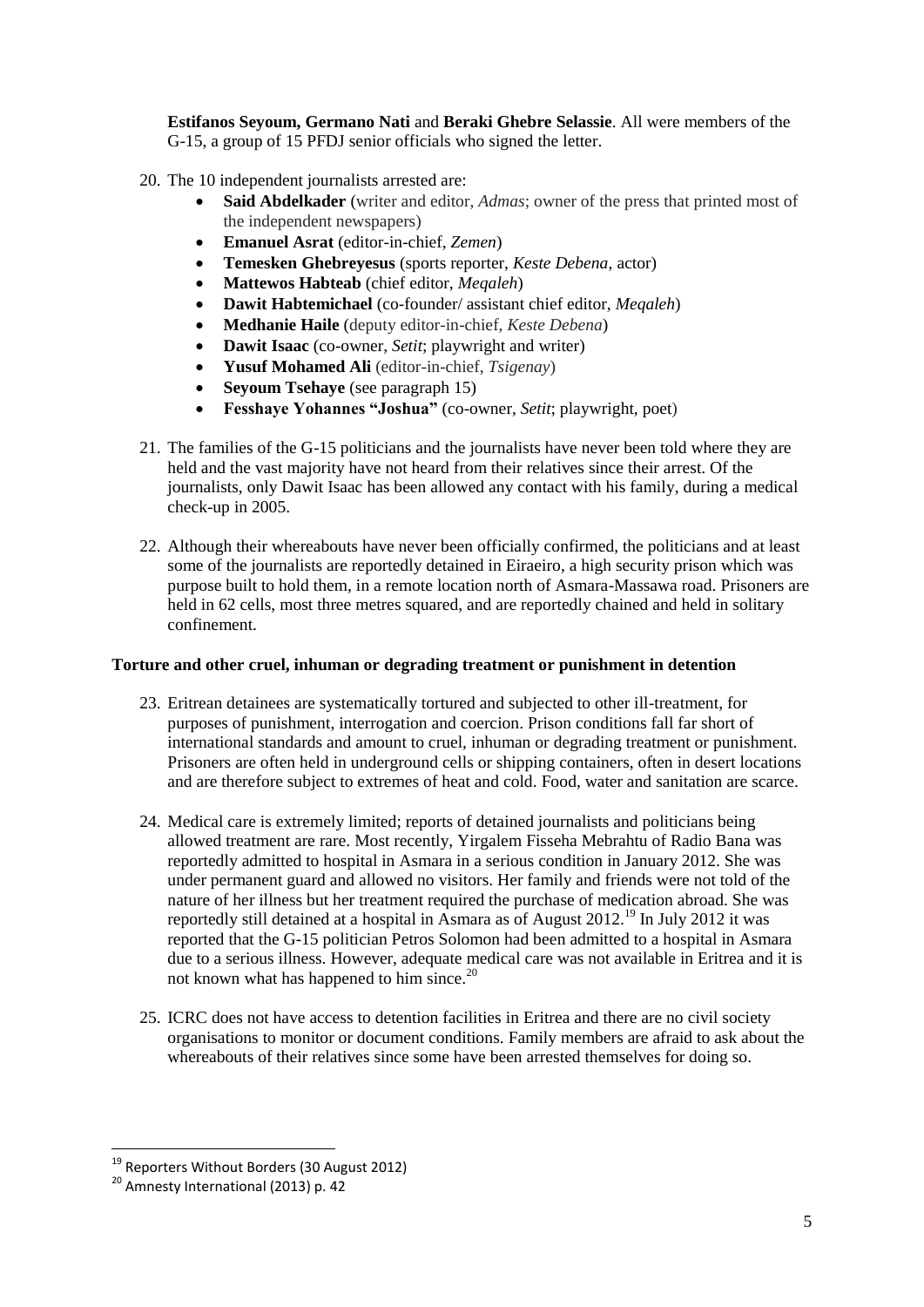### **Reported deaths in custody of journalists and G-15 politicians**

- 26. As many as nine of the journalists and nine of the politicians listed above may have died in custody due to torture and other ill treatment, harsh conditions and lack of medical treatment, according to unofficial reports. In addition to the four journalists whose possible death was cited in PEN's previous report to the  $\text{UPR}^{21}$ , a further three of the journalists arrested in September-October 2001 have been reported to have perished: **Dawit Habtemichael**, **Mattewos Habteab** and **Sahle Tsegazab** (pen name **Wedi Itay**) (reportedly died in Eiraeiro prison camp, Habtemichael in the second half of  $2010^{22}$ ). According to Amnesty International, in October 2011 it was rumoured that **Dawit Isaac** may have died as he was reportedly no longer in the prison where he had been held.<sup>23</sup> Similarly, a report by Reporters Without Borders in August 2012 stated that a journalist identified only as Bereket had reportedly died as a result of appalling conditions in Adi Abeito military prison and this journalist may be **Bereket Misghina** of Radio Bana. <sup>24</sup> There are also unconfirmed reports that nine out of 11 of the G-15 politicians arrested in September 2011 have died in detention.<sup>25</sup>
- 27. The Eritrean government refuses to confirm or deny any of these or other reported deaths in custody. In meetings with government representatives in early 2013, the UN Special Rapporteur on human rights in Eritrea asked them to confirm whether or not the 10 journalists and 11 politicians arrested in September 2001 were still alive, their whereabouts, state of health and access to medical treatment, and why they had not yet been brought before an independent court to be charged with a crime recognisable under international law. She has yet to receive any response to these questions.<sup>26</sup>

### **Recommendations**

**28. PEN International calls on UN member states to support the renewal of the mandate of the UN Special Rapporteur on human rights in Eritrea**

### **29. PEN calls on the Eritrean government to implement the recommendations from the 2009 UPR, in particular to:**

- Respond positively to the UN Special Rapporteur on human rights in Eritrea's requests for information and to visit the country, and issue a standing invitation to all other UN Special Procedures mandate holders<sup>[1]</sup>, including the Special Rapporteur on freedom of expression and the Special Rapporteur on torture];
- Release all prisoners detained for exercising their right to freedom of expression or as a result of their peaceful political views, including journalists, writers and the G-15 politicians;
- Make public information on the whereabouts, health and legal status of all detained journalists, writers and G-15 political leaders;
- Provide a verifiable response to allegations that up to nine journalists and writers and nine of the G-15 politicians have died in detention; and if the reports of their deaths are correct, to

<sup>&</sup>lt;sup>21</sup> The journalists previously reported to have died in custody are Said Abdelkader, Medhanie Haile, Yusuf Mohamed Ali and Fesshaye Yohannes "Joshua", cited in International PEN (9 April 2009)

<sup>&</sup>lt;sup>22</sup> Reporters Without Borders (30 August 2012)

<sup>23</sup> Amnesty International (2012) *Annual Report: Eritrea*, retrieved from: <http://www.amnesty.org/en/region/eritrea/report-2012>

<sup>&</sup>lt;sup>24</sup> Reporters Without Borders (30 August 2012)

<sup>&</sup>lt;sup>25</sup> Amnesty International (2013) p. 43

<sup>&</sup>lt;sup>26</sup> Human Rights Council Report of the Special Rapporteur on the situation of human rights in Eritrea, Sheila B. Keetharuth (28 May 2013) p. 10, paragraphs 46-47